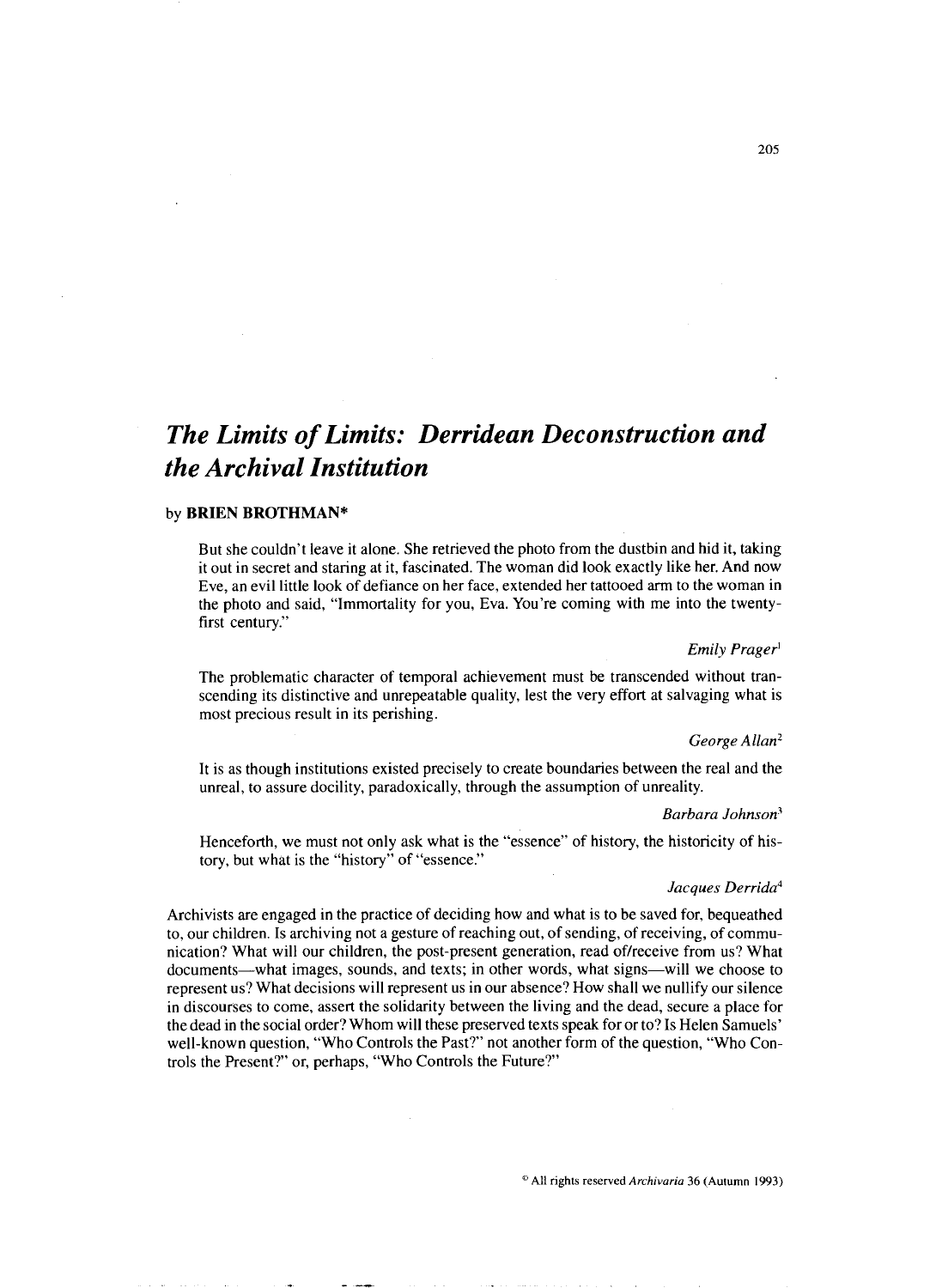The fundamental question posed by this essay is the question of the limit. What are the limits of the concept of archiving? Is to archive to give future generations our transmittal slips? Is to archive inevitably to give future (and past) generations---or perhaps even ourselves----the archival slip? How in our practice and in our writing are the limits of archives constituted? To what extent is it possible for one generation to give another its words, its terms?

The text that follows has a rather long history. It started out as a review of several essays brought together--or rather stitched together-into a volume called *Reading the Archive. On Texts and Institutions, edited by two professors of French, Janie Vanpée and E.S. Burt, and* published in 1990 as part of the Yale French Studies series.<sup>5</sup> It was then transformed into a conference paper for the Society of American Archivists' meeting in Montreal in the fall of 1992. The title of the session was "Archival Theory and the Myth of Reality." What follows is a modified version of that paper.

As things have evolved, only one of the articles in *Reading the Archive,* Jacques Derrida's "Send-offs," receives my attention here, and even it "merely" serves as a point of entry, as a launching pad, for a brief inquiry into the relationship between Derridean deconstruction and archives. Indeed, one might wonder at times whether the present text is a "book review" (of *Reading the Archive*), a "review article" of several writings relating to deconstruction, or an "article" *per se.* Bound up in the very history of this piece is a question that emerges in its pages: what distinguishes one writer's "work" or "text" from another's? What separates one province of provenance from another? What is text and what is review or commentary? Whereat what point—does the distinctiveness that demarcates originality (single point of origin, creativity, uniqueness, difference, othernesslidentity) and derivativeness (copy, duplication, repetition, sameness, othernesslidentity) emerge? In other words, what is it that determines the inside and outside of "archives"?

Beginning with a brief consideration of the SAA session title phrase "the Myth of Reality," I then turn to the word "archive" as it has been treated in the works of French philosopher Jacques Derrida, in whose writing the term "archive" assumes some prominence. What is interesting to me is Derrida's critical treatment of the term "archive" in his contribution to *Reading the Archive* and in fragments of his own monographs, which persistently puts into question much of the philosophy of communication, history, meaning, and being that grounds archival practice. In the final section, I go on to contest more directly the boundaries along which history and archives, fiction and history, fiction and archives, myth and archives, and myth and reality meet.

By way of introduction, then, I want briefly to play with the SAA session phrase "the Myth of Reality," for it challenges one of the tacit assumptions of the opening paragraph: that archives give us access to a real picture of the past. I also turn to this phrase in order to illustrate the problematical nature—deconstructionists would use the term "undecidability"—of phrases such as this.

If it is accepted as true—as the phrase "myth of reality" seems to suggest—that reality *is* a myth, then we are forced to acknowledge that myth *is* a reality, at least a cultural reality. Indeed, if it is myth that is real, then the content of myth must be, in some sense, true. If this is the case, however, reality can be characterized as both mythical (that is, true, as I have suggested) and also untrue (as people commonly believe).

It can also be inferred from the phrase "myth of reality," however, that myth is only one aspect *of* reality, a mere portion which fails to exhaust fully the significance of reality. Indeed, perhaps there is something real or true of myth. Finally, the "myth of reality" may suggest a timeless origin, a non-linear permanence, a simultaneity; that is, it may also denote the discovery of origins, a founding story or pushing-off point, an authoritative grounding that can indefinitely support-and without which there could not be-subsequent accounts of the reality of identities, that is, the reality of reality. Here, myth serves to ground reality.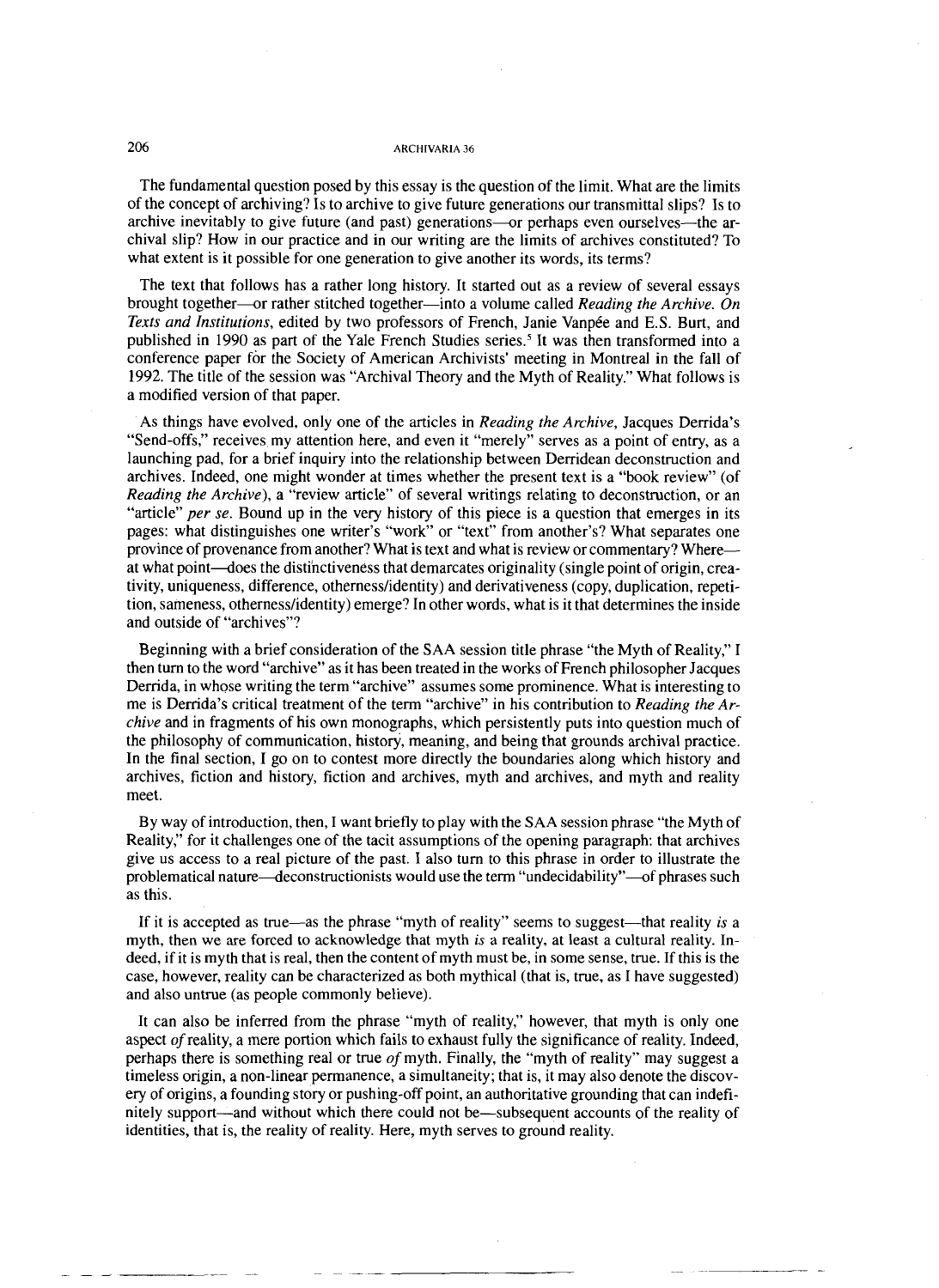After pursuing this line of questioning for awhile, one might finally come to wonder how myth and reality differ from each other. Perhaps they never, after all, entirely succeed in establishing semantic autonomy, instead possessing each other, cancelling out one another's predominance, infecting one another with their respective identities, forever deferring to each other.

Let us reformulate this musing in order to bring it a little closer to our own archival world. If the content of truth is knowledge, does it make sense to say-is it possible to say-that knowledge (e.g., historical knowledge) is mythical? Surely, our archives, with their strategies, methodologies, guiding principles, and devotional technologies of preservation and conservation, not to mention their techniques of organization and retrieval, empower archivists to overcome the mythical limits, that is, the limits of the myth, and to write or produce history that bears some coincidental relation to what is true and has been real, some reference to things past, things that have been, that existed, that were present in the past. Do archives, moreover, not serve precisely to make accessible to us a reality about the way we—or is it they—were, or rather are? Do archives not provide sustenance for historical realism?

Yet what sense of loss (a highly developed sense in archival culture) does speaking of the myth of archive and the myth of history evoke? Perhaps the pursuit of the distinction between myth and history is, after all, a sojourn that takes us nowhere or everywhere, to no time and to all time. The question of is, the quest for truth, is what makes it difficult ever to escape this interminable play between myth and reality. Myth and reality, myth and history, history and fiction, truth and fiction, myth and archives or the archive-all are oppositional dyads that have governed the course of Western thought, and marked the limits of the history of Western writing.

Historian William McNeill has distinguished among Truth, truths, and myth. Though he concedes, reluctantly one senses, that however desirable, absolute truth is "an unattainable goal," he nevertheless persists in salvaging some vestige of truth for historians: he invents the notion of *mythistory*, which he describes as

truths that historians achieve when they bend their minds as critically and carefully as they can to the task of making their account of public affairs credible as well as intelligible to an audience that shares enough of their particular outlook and assumptions to accept what they say.<sup>6</sup>

McNeill's neo-logistic "mythistory" attests to the necessity and the difficulty of resolving the problem of the epistemological limits of history and, by implication, of archives. In other words, what is it possible for historians to say about reality? What makes it possible for them to say anything? What are the limits of and the relations among historical discourse, mythical or fictional truth, and archival practice?<sup>7</sup> Perhaps it is as historians approach the glorious brink of documented truth that their interpretations inevitably fall away towards myth. Perhaps it is as archivists approach the capacity of/for complete documentation that history's limit will have been reached.

The limits with which this paper is concerned involve what it is possible to say about the archival institution. Those limits along which I shall travel are the borders of possibility, the limits of recorded communication-that is, telecommunication. The journey will straddle the region of liminality, lingering at the threshold that marks off the preservation and transmission of archives from archival discourses. In so doing, the paper will implicitly destabilize—disturb-terms such as "archive" and "history" by problematizing that which regulates what lies inside and outside each of them. Indeed, this is deconstruction's strategy: to disturb without toppling; to grasp where and how discourses and concepts live by putting them under the threat of decomposition. In support of his own project of philosophical "reconstruction," American philosopher John Dewey once cited approvingly the renowned British geneticist, C.D. Darlington, who had once called for a "Ministry of Disturbance, a regulated source of annoy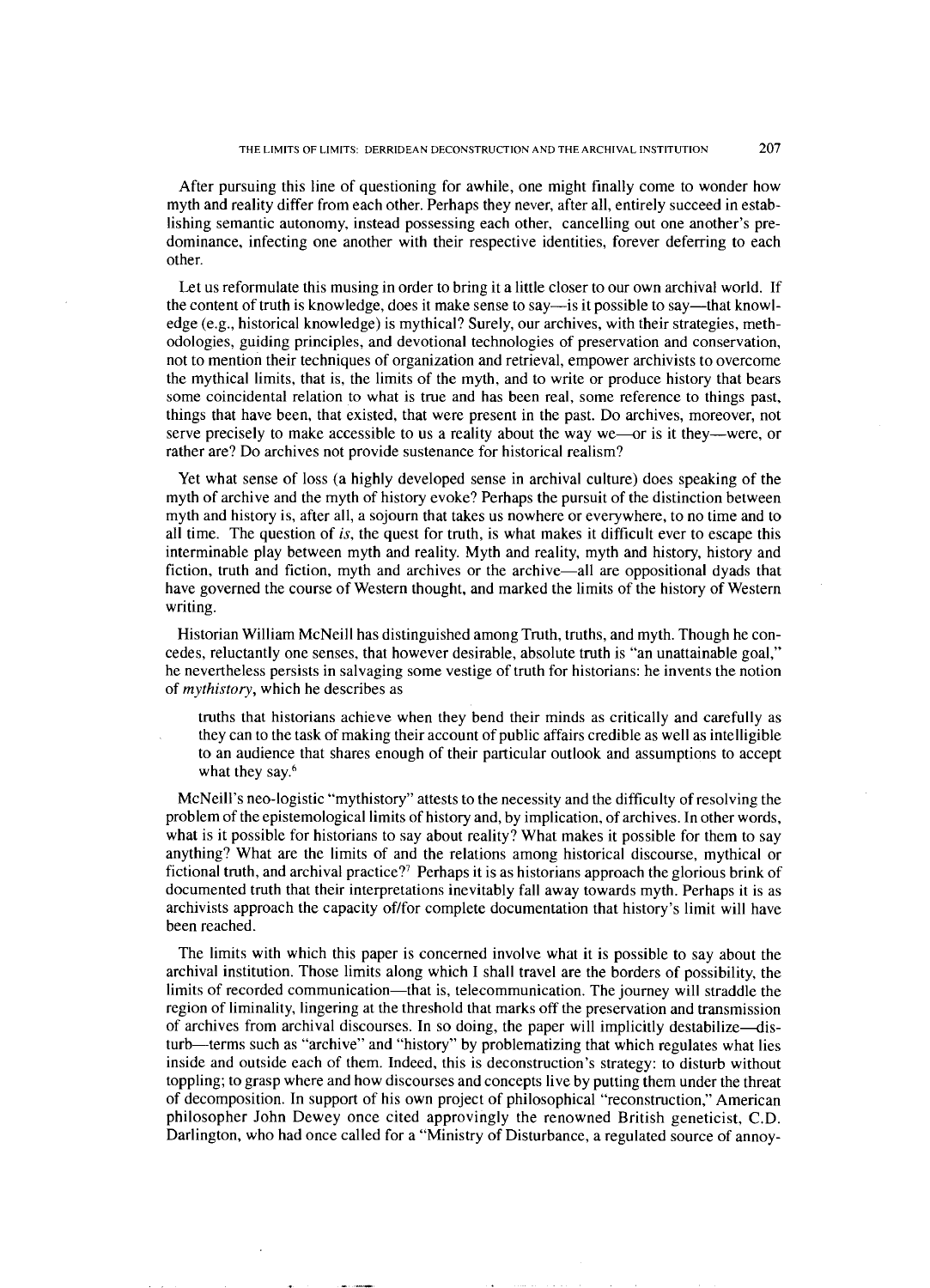ance, a destroyer of routine—an underminer of complacency."<sup>8</sup> This is precisely how Derridean deconstruction has sometimes been described. Derrida himself has invoked the term *solicit,*  derived from the Latin term denoting a shaking or disturbing of omnipresent structures, to describe his deconstructive reading practice.<sup>9</sup>

The collection of essays gathered together in *Reading the Archive* is largely intended for individuals interested in the reading of text. Doubtless, few archivists would easily agree either that the reading of texts—or, as some might prefer, the writing of texts—captures the essence of their professional interest or practice, or that archives consist of a collection or string of text(s). Some archivists—most archivists, I suspect—would prefer, or even insist, that I drop the several allusions I have already made to "texts," and that I refer instead to data, documents, files, films, information, photographs, and records, or use other kindred terms. Their discomfort with the term "text" would not be misplaced. Nevertheless, it can be argued that archives embodies the acquisition/collection and presentation, as well as the writing and reading, of texts. Those who have kept abreast of some of the recent exchanges among literary theorists, philosophers, and intellectual historians are aware that "text," or "textuality," is a loaded term around which has swirled considerable controversy. Though what is at issue in this important debate cannot be pursued here, at least not directly, its claims are worth working through--even if only to be dismissed later.

Though primarily aimed at individuals in comparative literature, literary history, literary theory, and philosophy-perhaps because of this-these essays offer fresh vantages from which archivists can view the concepts, categories, and materials with which they think and act, read and write, the borders of their habitat.

In *Reading the Archive,* the term "archive" stretches out over terrain that is sometimes recognizable and at other times probably strange to archivists: the archive as edifice; the archive as text; the archive as record; the archive as institution; the archive as university; the archive as scene of dissimulation or manipulation; the archive as discourse; the archive as professional paradigm (knowledge).

Finally, or so we would like to believe, there is the archive as sign. The term "archive," however, is not quite archival, for it fails to preserve its own integrity. This very term, this very sign-which seems to epitomize, as it tenders promises of the preservation of primordiality and primariness, origin and source, authority and identity, intention and meaning, durability and permanence-itself meanders and is promiscuous in licencing a multiplicity of meanings and readings. The term refers both to action and to things; it behaves as a noun and as a verb. Moreover,  $archive(s)$  (singular and plural), as a noun can be translated as place, space, institution, information (data)-record as well as knowledge or limits of discursivity (Foucault). Thus, archive is a final resting place, but this place is actually quite restless. Not so final is the place of the final word, that is, the word of the final place. The archive as the site of raw material for historians, the word processors of final words (custodial archivists, of course, talk of processing files), of dead letters is perhaps-in Simon Schama's wonderfully ambiguous sense $-$ a site of dead certainties. $^{10}$ 

Thus, the various contributions to *Reading the Archive* elide empirical critique, never showing any *signs* of striving for, or at least converging towards, an essential conception of archives, save one very general, ultimately amorphous notion: "archive" involves the preservation and transmission of meaning and knowledge. This area of agreement, however, also turns out to be indeterminate: there is ample room for difference and divergence of meaning. Sometimes the authors use the term without much precision, ignoring, oblivious or positively refusing to yield to, the compulsion to delineate clear, comfortable, unproblematical demarcations between what counts as literature and what counts as history, as archives and as history, as knowledge as history and knowledge as archives, as texts and as archives—in fact repudiating epistemological topographies *per se.* Finally, some of the pieces omit the term "archive" entirely. As one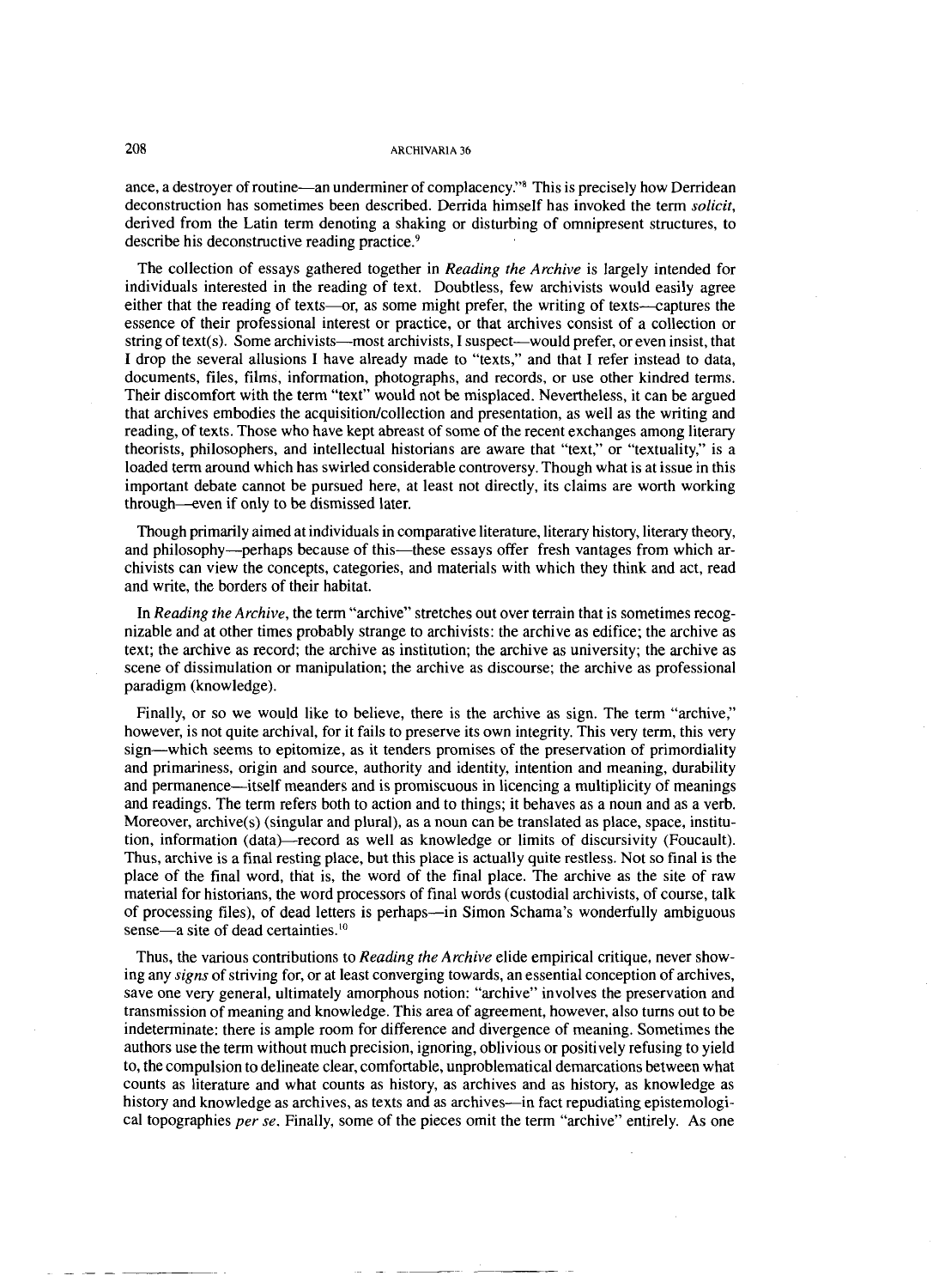moves from essay to essay, then, no single consistent use of the term "archive" emerges. Indeed, in keeping with deconstructive practice, attempts to distil a single meaning merely fuel the ongoing questioning process to which these essays share a common commitment. The very project of describing the limits of a single meaning is continuously thwarted. Like the ardent desire of Italo Calvino's Mr. Palomar, as he stands at the ocean's edge, to follow the course of a single, separate wave, $<sup>11</sup>$  the extraction of a single meaning of archive here would only be</sup> apparent, amounting to a momentary ephemeral triumph of empirical reconciliation of unreconcilable meanings. Beneath the patina of conventional characterizations of the "archive" are forces subversive of any ostensive pretention. In addition, the archive is shaped and reshaped, through action or inaction, by difference, by what "its" texts and discourse must continually exclude, neglect, postpone, or repress.<sup>12</sup> Institutional negations co-habit with institutional acts of creation. Preservation entails a creative act of destruction.

How is it possible, however, for the archive to be simultaneously an embodiment of knowledge-creation and preservation? What violence is involved, in other words, in the act of transmission? (Is archiving not, after all, a form of correspondence?) Yet, at the same time, does preservation not intrinsically carry within it the seeds of destruction? Does it not disturbappropriate-the past, making it (a) present, a material "presentness," and achieve perdurable effects that destroy finiteness?<sup>13</sup> Is not the presiding effect of archival transmission the restoration-that is, destruction-of presence? Is not the archival mission of anamnesis finally an elusive, not to say an impossible one?

This article can be characterized as an essay, an experiment. It is a form of what Marshall McLuhan once termed "iconic prose" in a letter to scientific management guru Peter Drucker. McLuhan defined iconic prose as the kind of prose that is a probe rather than a package; it forces the reader to manipulate the language for himself, rather than merely being pro or con. Interspersed among the essays in *Reading the Archive,* which deal largely with the literary archive, are allusions to archives as those who read this journal habitually think of them. Thus, Derrida's essay is one of two or three in the collection the analysis of which include-but go far beyond—allusions to what archivists usually conceive "archive" to mean. In concentrating on these minority aspects of the collection, however, it is important to recognize that one is performing an act of defiance, implicitly striving to find refuge in the necessary comfort of familiar. stable meanings. Beyond this choice, however, no concerted effort is made to impose a precise meaning on the sign "archive." The ambiguity engendered by its indefinite, variable usage or status is tolerated; its shifting or unsettled boundaries are respected and even promoted. (In fact, readers may sense that I have already been allowing any consistent meaning of "archive" to slip from my pen.) In this manner, my own essay simultaneously engages in performance and analysis,<sup>14</sup> both commenting on and reproducing the antethematics that may be discerned at play within and among the essays in the collection. Inevitably, the limits will be erased even as they are written.

Jacques Derrida's "Sendoffs" (Coup d'envoi) is the opening essay of *Reading the Archive.* It launches us toward the problem of destinations, objectives, goals, missions, correspondence, and institutions. Communication, the sender(transmitter)-receiver system as conventionally understood, describes an interstitial ontological distance, a space inhabited by intention, meaning, and motivation. It is this space, moreover, that is the site of what Derrida calls the "instituting act"<sup>15</sup>--what social theorists commonly term the site of agency. It is the place where onto-theological signatures appear in the existential, identity-laden discourse of western civilization. All discourses, or to put it more vernacularly, bodies of knowledge, purport to preserve and to transmit—to archive. It is this closed, well-defined originary space, containing the hermeneutic dynamic of "destining" individuals and institutions, which has sustained Western philosophy, or should we say "writing." Derrida problematizes this space (indeed, Derrida is out to challenge the concept of space, which establishes selfhood and otherness, identity and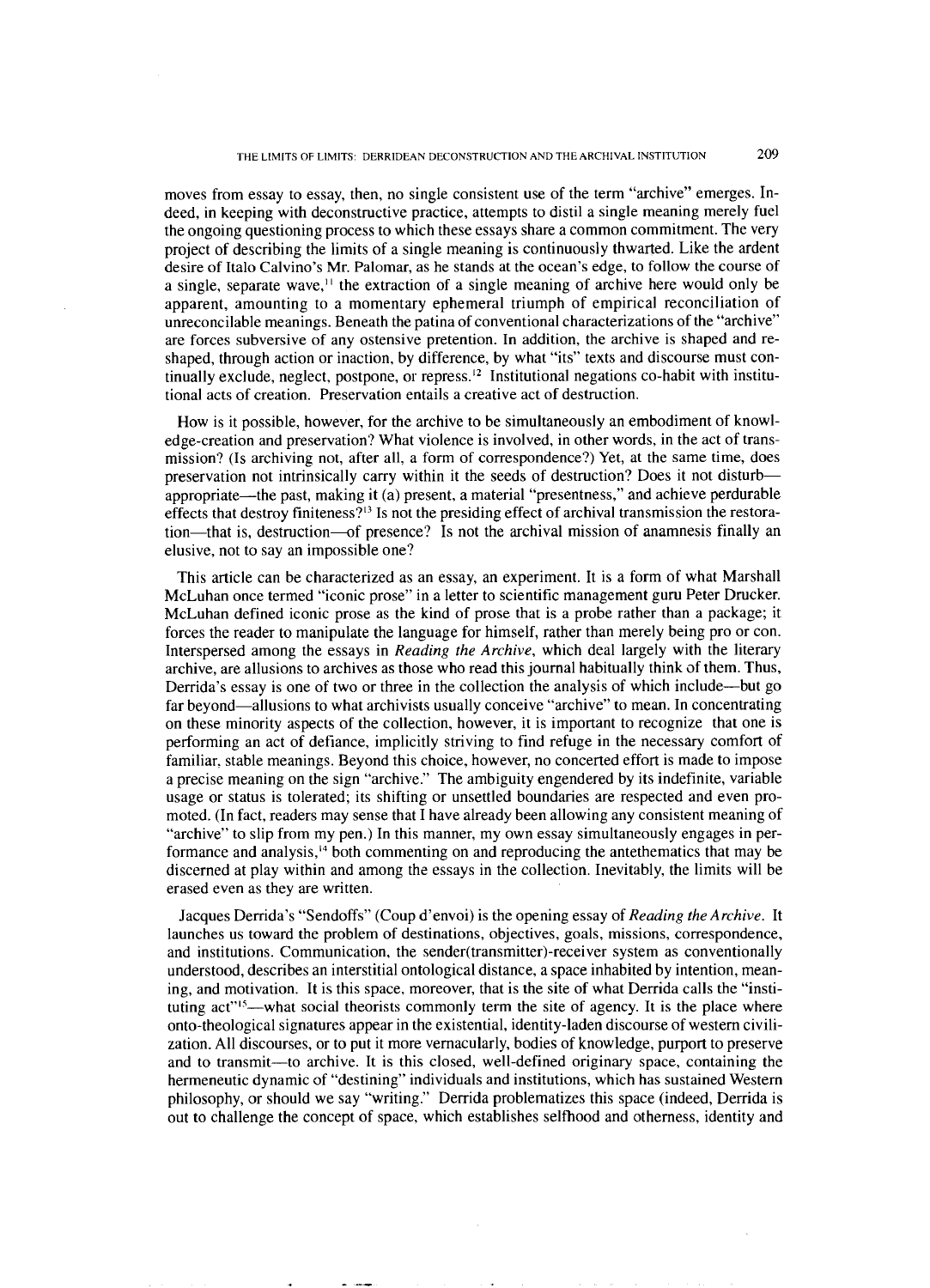difference, that is, geometries or structures of identity) by posing a series of questions: "What of destination? What does 'to destine' mean? What is 'to destine'?" Pursuing this line of questioning into an ontological corner, he asks: "What happens to the question 'what is'?"<sup>16</sup>

To examine the instituting act, which always has its "end" or "ends,"  $\frac{17}{16}$  its project of totalization, Derrida describes a four-year College programme or "orientation."<sup>18</sup> For him, the term "orientation" connotes a kind of blind spot or exclusionary presupposition which, if exposed, would undermine the structured reality being invoked, the myth of the ultimate signifier of meaningfulness.19 In any case, the college's topoi would include philosophy of language, poetics, pragmatics, semiotics, and *technology of communication.* All of these elements of the topoi have claimed their particular, exclusive destinations, and all of them form part of a "course" leading towards aspects of the philosophical questioning that has preoccupied Derrida in some of his earlier deconstructive readings. All of these matters fall under-fall prey to-the "Languages" of Destination" and the "Destinations of Language." The twinning and inversion of the two terms is already an aporetic, deconstructive move. Each term tends to deflect—to frustrate, to mitigate—the coming to full significance—to destination—of the other. Neither language nor destination ever allows the other to reach a final resting-place, to secure a claim of semantic purity. Language never arrives at a final destination because this is the destiny of languageltext. Language/text never arrives—period. Nor is it possible, however, for destinations to have a verifiable, fixed location or identity-to blossom into full, self-possessed meaning. Destining, or transmitting, must resort to language and is bound, therefore, *towards* language's fate: the impossibility of closure. Thus, language sets limits on the possibility of destinations, including the destination of language.

*Envoi* and destination actually form central motifs in one of Derrida's major works, *La Carte Postale de Socrate à Freud et au dèla (The Postcard), which appeared in 1980.<sup>20</sup> Whereas* earlier works, such as Of *Grammatology,* had pursued the classic problem of the origin(s) of language and offered readings of Rousseau and the nineteenth-century linguist, Ferdinand De Saussure (which problematized the notions of history and philosophy, and where *Writing and Difference* had deconstructed the ethical positions and ontological presuppositions of a number of other philosophers), *The Postcard* engaged in a more overtly personal, self-conscious linguistic demonstration the intended effect of which was to frustrate the ontological and epistemological foundations upon which our writing and reading, our communicating habits, rest.

*The Postcard* contains a long series of dated postcard-length messages spanning the period between **3** June 1977 and 30 August 1979. This "historical" correspondence, which does not include any recognizable replies, covers some 270 pages. It is never clear to whom these messages are destined—an other, a lover, himself (the conscious/sub-conscious)? This is partly due, of course, to Derrida's intention to deconstruct the ontological loci (origin and destination) inlof communication. Nor is it a simple matter to distinguish between those passages that refer to actual events in Derrida's life—or to earlier moments of contemplation—and those that amount to a sort of reverie. Is this history or literature?

Right at the outset, Derrida declares himself inimical to the principle of archive, the place of preservation, of accumulation, of safeguarding:

Today, the seventh of September nineteen seventy-nine, there are only *envois* from which whatever was spared or if you prefer "saved" (I already hear murmured "registered", as is said for a kind of receipt) will have been due, yes, due to a very strange principle of selection, and which for my part, even today, I consider questionable, as, moreover, the grate, the filter, and the economy of sorting can be on every occasion, especially if they destine for preservation, not to say for the archive. In a word, I rigourously do not approve of this principle, I denounce it ceaselessly, and in this respect reconciliation is impossi $ble.$ <sup>21</sup>

210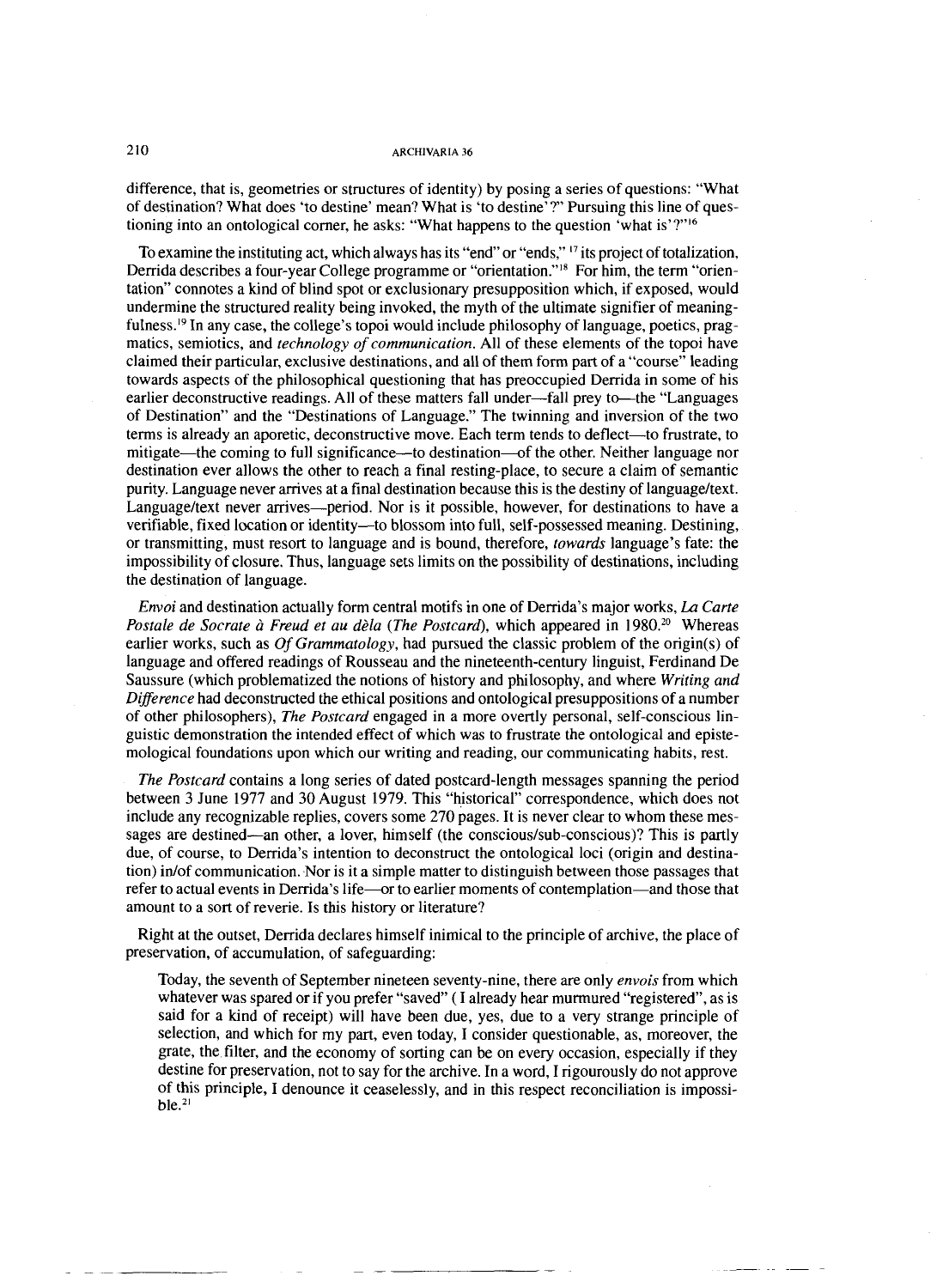Throughout *The Postcard* Derrida characterizes the archive as a "relay station," a guard post, a listening post, a "facteur de la vérité" (factor of truth). Moreover, the French term "facteur" is itself open to manifold translations, including agent, factor, and letter carrier, a node in a postal system; it is a site for the preservation and transmission of meaning, of intention, of identity and being. Yet, despite the archive-because of the archive-nothing, no presence, ever arrives at its destination: for Derrida, "[tlhe first catastrophe is the ignoble archive which rots everything, the descendance *[sic]* into which everything tumbles..." Archives form part of-or simply are-a huge postal system which goes by the name of western civilization, a system the constituent destinations of which are unreachable and, therefore, for all intents and purposes, possess only a tenuous identity, or rather no identity at all. In trying to understand the history of this postal system, moreover, Denida realizes that this project, the history of communication, that is, of telecommunications, is doomed. Ultimately, it would merely repeat or reproduce the history of the West; it would rehearse the entire corpus of Western writing. Indeed, the entire history of Western civilization could be characterized as "the post-age," an age of assumed identities and destinations.<sup>22</sup>

Want to write and first to reassemble an enormous library on the *courrier,* the postal institutions, the techniques and mores of telecommunication, the networks and epochs of telecommunication throughout history - but the "library" and the "history" themselves are precisely "posts", sites of passage or of relay among others, stases, moments or effects of *restance,* and also particular representations, narrower and narrower, shorter and shorter sequences, proportionally, of the Great Telematic Network, the *worldwide connection.*  What would our correspondence be, and its secret, the indecipherable, in the terrifying archive?23

Thus, Derrida renounces this postal history project. He concedes or proclaims the impossibility, the absurdity, of gathering material for and writing a history of communication. This history cannot be a history of the postal system, because the question of the very possibility of history itself, of all the concepts of history, of tradition, of transmission or interruptions is bound up with or is identical to such a project.<sup>24</sup> To write history is to write about the history of communication, which is also to write the history of history, that is, the history of writing, which is also to write about the communication of history, which is also ...

Drawing on Freud, and more particularly on French psychoanalyst Jacques Lacan's reading of Freud, Derrida continues to embroider on the ego, the self, the identity that writes and sends,<sup>25</sup> that is received or destined, or perhaps that is written and sent in the great network of history. Derrida explores the metaphysical presupposition of writing as an absolutely authorial act. Can language sustain this pretention? Who is actually writing or written in the letter, the correspondence? Who determines and who is determined by the composition? What happens to the identity that is supposedly wrapped up in the message placed in an envelope, which then leaves the "author's" *hand* (his writing) as it is deposited into, acquired by, the postal system? Indeed, Derrida describes the experience of "horror" at the moment of the encounter of interiority and exteriority that occurs when proprietary meaning—to lapse into a tautology for a moment—is about to be sealed in an envelope and entrusted to the custody of the "destinal" or postal system:

You who know, tell me the truth, tell me your secret. In truth, what does to destine mean? I am rereading before sealing (which I have a horror of, almost never do, it is as if I wanted to control, hold back, or filter what I have to tell you, to give in a bit to accursed literature), and I recall that already in the car, one day, you had said to me, or I had said, yes, the only couple in the world. Keep us, I am drawing us, here, and I call you by your name.<sup>26</sup>

How meaningful is it to speak of names, of sending or arriving or destination, of sender and receiver, of self and other? To concretize this ontological problem, Derrida turns to the dead letter office. What happens when a letter, a piece of correspondence, bears no destination or sender address?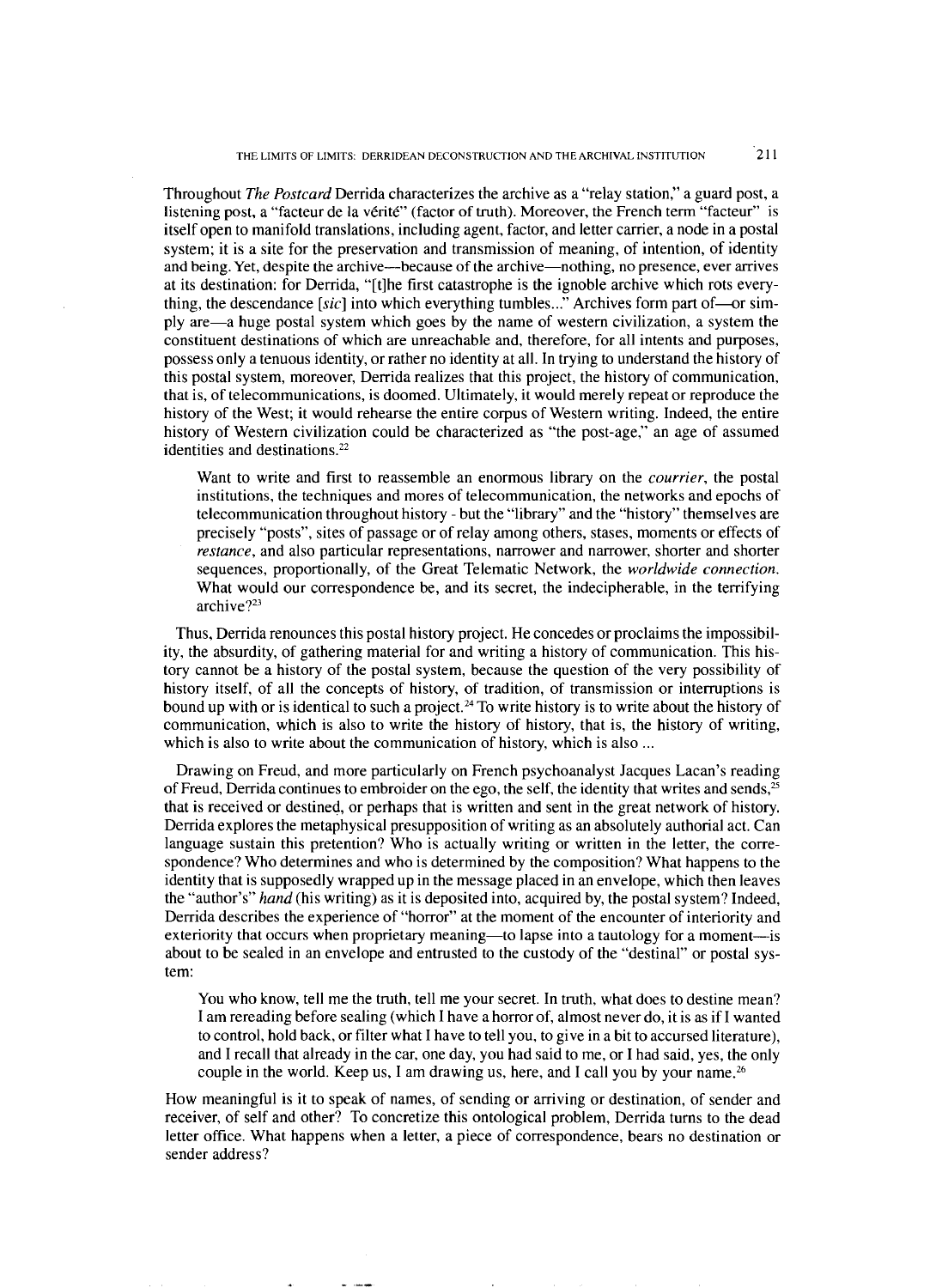I saw an inscription barely erased on a wall in Virginia, in Charlottesville; "Dead Letter Office. - Letters or parcels which cannot be delivered, from defect of address or other cause, are sent to the Division of dead letters and dead parcels post. They are carefully examined on both front and back for the name and address of the sender; if these are found, they are returned to the sender. If the sender's address is lacking, they are kept for a period, after which dead letters are destroyed while dead parcels are sold at auction." "A period... after which"... how do they count with time? I will never understand? Either they do not count, or they have no calculating "principle," and this amounts to the same thing. "Division of dead letters" is a stroke of genius. Myself, I say "division" of living letters.<sup>27</sup>

While Derrida's intention is to deconstruct the postal or archival system, he is also keenly alert to the possibility that deconstructive practice itself can assume the status/identity of identity, "history," or "discourse," that is, hegemony.28 The entire corpus of his work is marked by a sustained effort to escape what he concedes is an inevitable fate: an address<sup>29</sup> in the postal system. Thus, the deconstructive project exists alongside the compulsion to place itself continually under challenge, lest it take the form of another ossified totalization or hierarchical domination of knowledge and its mode of transmission. In *Reading the Archive,* for example, Derrida aims for a "contract"-a "social contract," an instituting act-that, contrary to the customary contract or institution aspiring to knowledge, impossibly aiming to account for everything, to eliminate the possibility of meanings unforeseen by and subversive of the institution, deliberately invokes (institutes?) an insubordinate clause the function of which is to inhibit the fulfilment of the ontological terms (ends, destination) of the instituting act. This again includes any move that would seek to institute deconstruction. $30$ 

Through his inclusion of the "technology of communication" (as one of the languages of destination/as one of the destinations of language), Derrida recognizes the existence of languages (media) other than texts. As a result, this part of Derrida's programme intersects most conspicuously with issues that have recently preoccupied some archivists: "technology of telecommunications." Technology of communication, he writes, includes "modes of archiving, the mass media and computer science, telematics, robotics, and biotechnologies." $3<sup>1</sup>$  Here he also opens up "the meaning" of language to the point where it encompasses "values" that recognizably *inform*—in both senses of this term—the archival constituency:

"Language" - the word is understood here in its most open sense, beyond the limits of the linguistic and the discursive proper, in their oral and graphic form. The values of "information,'' "communication," "emission," and "transmission" will be included here, certainly, in *all* their forms, yet they will not exhaust it. That is to say directly that, under the title of "language," the study of all "destinal" significations or operations (destining, sending, emitting, transmitting, addressing, giving, receiving, etc.) can and should traverse *all*  the College's field of activity.<sup>32</sup>

Derrida's framing of "archive" within his "orientation" programme is suggestive. While archival scholarship has traditionally demonstrated an understandable interest in the technology of communicating media throughout its history, whether papyrus or paper, quipu or computer, and has recently begun to confront the impact of changing, increasingly multimodal media of communication on archival acquisition and appraisal, the archive itself as a form of communication, as a communication device or medium, as a "destinal" institution in the postal system, has heretofore remained rather obscure to archivists. Nevertheless, this point merits serious consideration. Archives continually strive to find a comfortable, determinate, mediate position, a ground, a presence of the present, a settlement between the past of the present and the future of the present: another form of communication, of destining. All of its strategies, tactics, techniques, and technologies-whether they concern appraisal, description standards, conservation, or retrieval-amount to the devising of a communication apparatus, a destining institution, a medium of transmission of knowledge of/about the past/present. The archival institution is fully committed to the hermeneutic project of sending a "gift of presence-the 'present'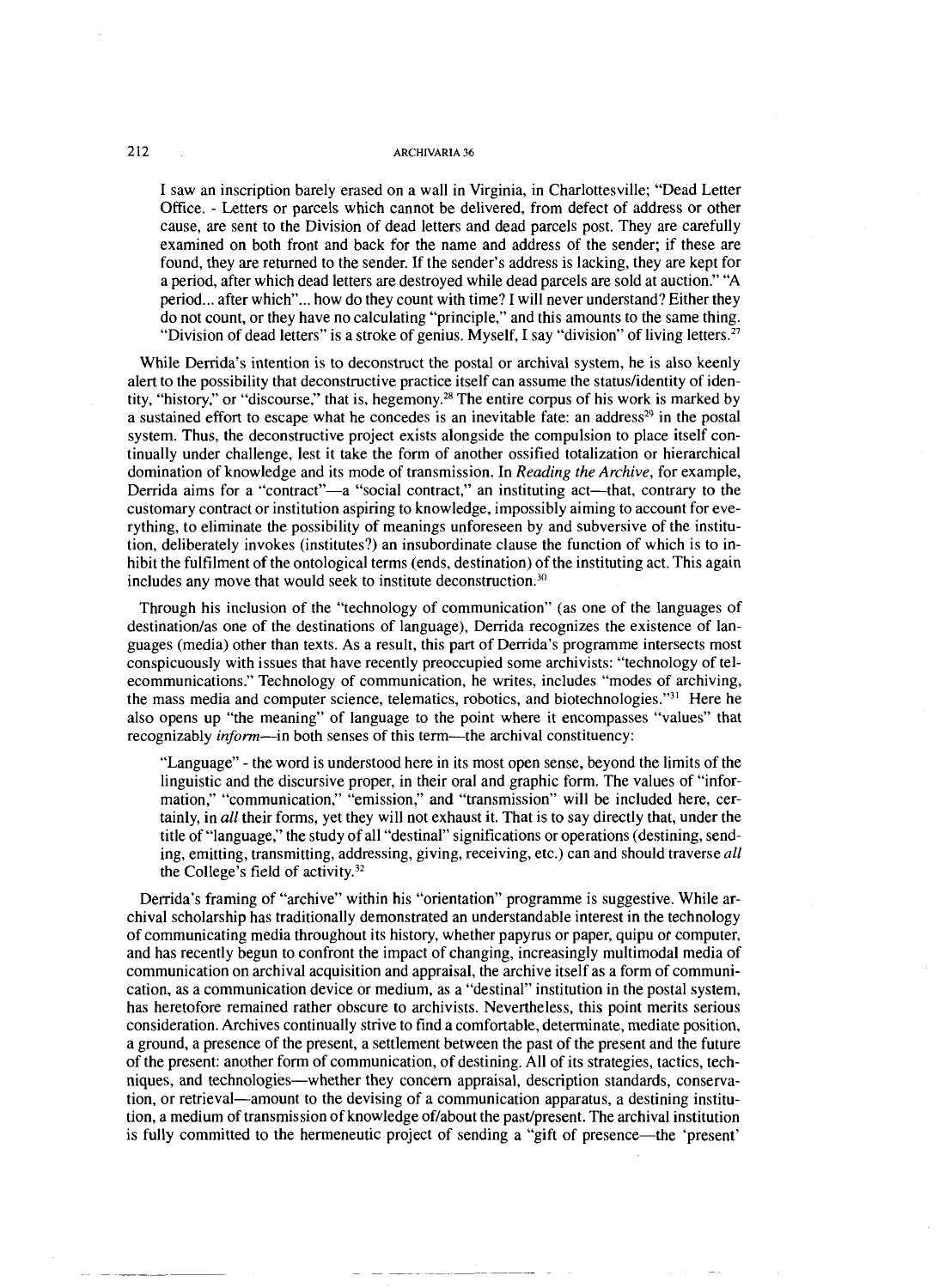which tradition makes to us  $\ldots$  the philosophy of meaning-of the transmission, communication, preservation, enrichment and nourishing of meaning."33 It is the contract to which archives are signatories. Like history, however, archives are also inevitably engaged in a tango of diachrony and synchronicity, time and space, presence and absence, genesis and structure, tradition and force, preservation and creation.

Derrida's treatment of archives and the destining institution of Western history sets the stage for more focused studies of the archive in the essays of *Reading the Archive* that follow. He sends us on our way. Our destination is the archive that subverts and contests the limits—the limits of the possibilities-of its contractual, discursive, institutional identities. I now wish to pursue this notion of the limits of limits, that is, the limits of "destinal" institutions, by bringing out the transgressive relations between the archival institition and the institution that produces history.

In a review of Marguerite Yourcenar's *Souvenirs Pieux* and *Archives du Nord* some years ago, I noted that her archival sources formed an integral part of the genealogical story that she was telling. The archival footnotes had been transplanted, as it were, from their usual marginal location to the centre of the body and incorporated into the text. The sources themselves played a part in the plot.<sup>34</sup> This act of inclusiveness assigns an entirely revolutionary status to archives. Such an operation served to repatriate the sources, which by convention are deported to the end (foot) of the entire text, invariably alienating the archive from the body. The footnote, separated though not severed from the text, dangles from the body of the text. Yet the footnotes are the result of the author's operation of an *uncategorical* exclusion, apparently discouraging or repressing, always half-heartedly and with limited success, an interruption, a diversion from another perhaps less, perhaps more important story.

The space that separates the footnote from the text, the marginal location of the citation, is one of many "places of rupture" in texts to which deconstruction is especially drawn.<sup>35</sup> Deconstruction, Derrida explains, is usually already at work, in the work, "not at the centre but in an excentric *[sic]* centre, in a corner whose eccentricity assures *[sic]* the solid concentration of the system, participating in the construction of what it at the same time threatens to deconstruct."<sup>36</sup> The placement of the footnote serves to obscure, in Derrida's words, the endless and useless "bibliographical research, source studies ... the process of cross-referencing and grafting to the point that it is revealed that there is no 'inside' the text."<sup>37</sup> There is no such thing, in other words, as *the* book. The book is never a pure presence, never a "gift of presence." Nothing is stand-alone. Nothing is "stand-present." Again Derrida writes,

There is writing without a book, in which, each time, at every moment, the marking tip proceeds without a past upon the virgin sheet; but there is also, *simultaneously,* an infinite number of booklets enclosing and fitting inside other booklets, which are only able to issue forth by grafting, sampling, quotations, epigraphs, references, etc. Literature voids itself in its limitlessness.<sup>38</sup>

Books embody the cohesiveness of historical or historiographical—is there really a difference?—work. The unity of the text, its totality—we could with a few modifications also be talking about files-with its beginning and its ending are *embodied* in the neat, logical, symmetrical presentation of the pages of books produced by historians. The nicely concealed stitching of the pages—the text—contrives to perpetrate the appearance of seamlessness, and participates in the covering up of the evidence of an antecedent *story* of travels, of wanderings and meanderings, through the archives. Try as historical works might to refer only to themselves and to the absoluteness of their own beginning and ending, the sewing nevertheless reveals the fragments, preserves the patchwork, betrays the irrepressible plenitude of the archives that it should conceal.<sup>39</sup> Although texts are usually reduced to the form of a book, the text is never totally captured therein.40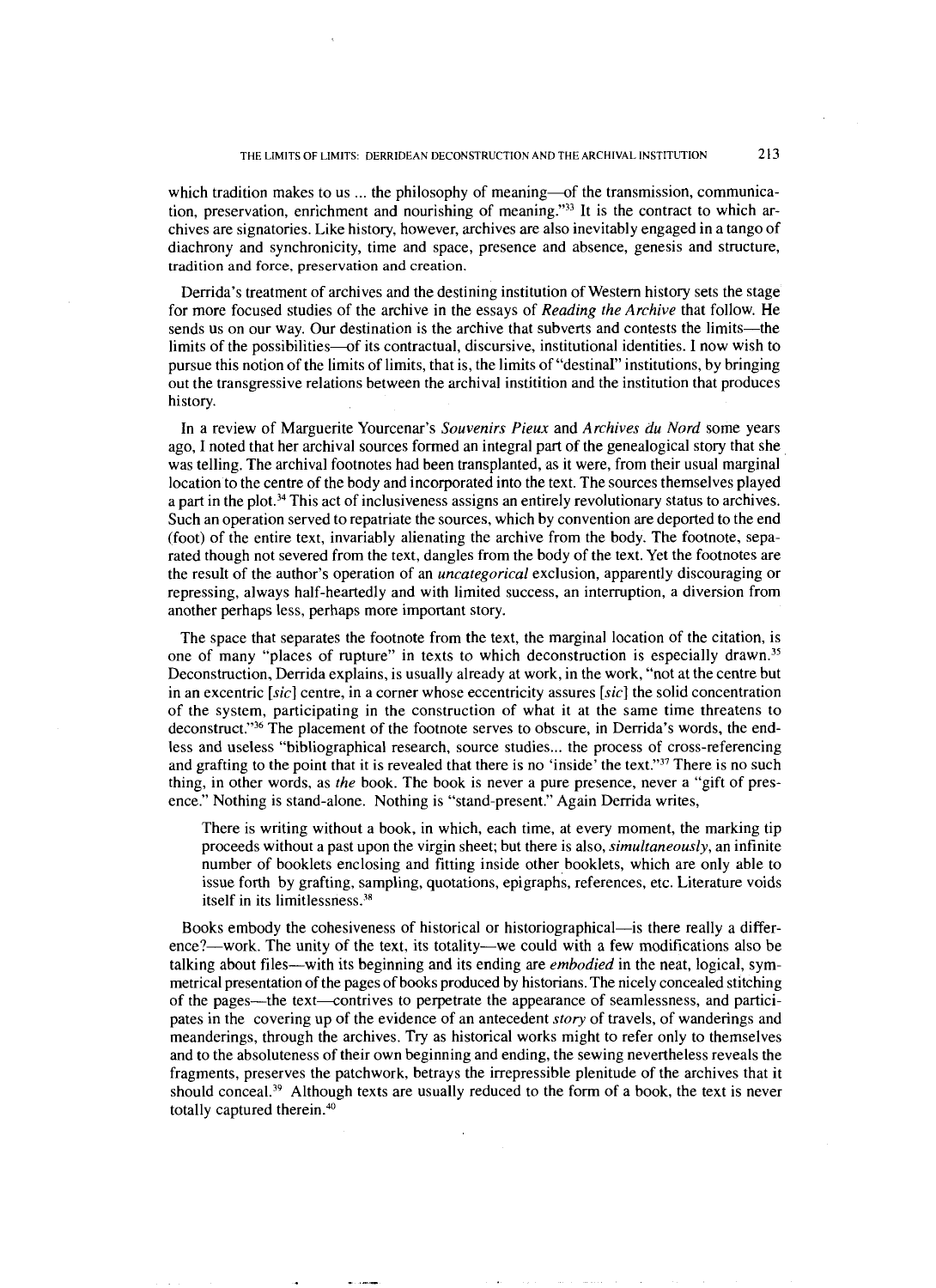Moreover, the topography of history-book discourse, the placement of footnotes and references at the foot or at the end, the bookcover's imperial pretension to define the domain of its discourse, also provides evidence of the discontinuity between "past" reality and historical narrative. Those historians, according to one scholar, who wish to create the greatest impression of continuity between text and reality, try to eliminate the tell-tale scars of the surgeonhistorian's stitching which marks the separation of text and sources. $4^{\circ}$  Calling too much attention to the sources might remind readers that the reality being constructed in the historical text is simply based on other texts.<sup>42</sup> Thus does deconstruction seek out and disturb archives, books, and any other binding sights of knowledge and communication.

Archivists are accomplices to the staging of objectivity. They play a role in the creation of what Roland Barthes has called the "reality effect." For Barthes, the practice of "objective" history is rooted in the belief that historical fact exists outside linguistic experience and that historical writing is a "pure and simple 'copy' of another existence, situated in an extra-structural field, the 'real'." This 'real' for which our civilization has such a taste, Barthes says, is evident in the emergence of the private diary, documentary literature, the historical museum, the exhibition of ancient objects, and above all the massive development of photography.<sup>43</sup> Of course, archives could easily have been included in this inventory of instruments of truth and realism.

It is also important to examine the secondary status of historical practice in the archives. In an article titled "Orders of Value,"" I recently claimed that the notion of the history of the record must not stop at the portals of archives; archives must themselves be considered part of the history-making process. Archives do not merely make the telling of the stories possible; archiveslarchival practice is, or ought to be, considered part of the narrative of history. Like historians, archivists are also playing with time, seeking to master it. The archivist's calling is to "control the past," to cooperate with the historian in what Anthony Kemp has called "temporal colonization," which-to return to a point I made earlier-"is both a possession and a destruction."<sup>45</sup>

There is a wonderful passage in A.S. Byatt's novel *Possession: A Romance* describing an episode of control and possession, which, with little effort of the imagination, can be transposed to archival practice. In this novel about the power of desire—the pleasure principle<sup>46</sup> in life, including historical scholarship, one of its principal characters, Professor Cropper, a renowned scholar of literary history, is presenting a slide-illustrated lecture on his life's obsession (possession), the fictional nineteenth-century poet Randolph Ash:

The finale of Cropper's lecture was a product of his passion. The truth was, he had come to love the bright transparencies of the thing he had acquired, almost as much as the things themselves. When he thought of Ash's snuffbox, he thought, not of the weight of it in his hand, the cold metal warming in his own dry palm, but also now of the enamelled cover magnified on the screen. Ash had never seen such gilded birds of Paradise, such blooming grapes, such deep red roses, though all their colours had been fresher in his time. He had never seen the sheen on the pearly rim as the light touched it through Cropper's projector. ... At the end of the lecture, Cropper would take out Ash's large gold watch, and check with it his own perfect timing. ... He had given up his naive practice of publicly claiming the watch, with a little joke about continuity, Ash's time and Cropper's. $47$ 

Of course, after reading this passage, one is left to wonder whether Cropper possesses Ash<sup>48</sup> or whether in this episode—and throughout the book—there is a thanatocratic "presence": is it the departed Ash who has taken possession of Cropper and the other, competing, scholars/ researchers also interested in Ash?

The above passage dramatizes the transfigurative power of the heritage professions. Unfortunately, the effects of archival practice—embodying desire and (or of) destination—on the cultural process in general, and on history book-making in particular, have gone largely unexarnined.

214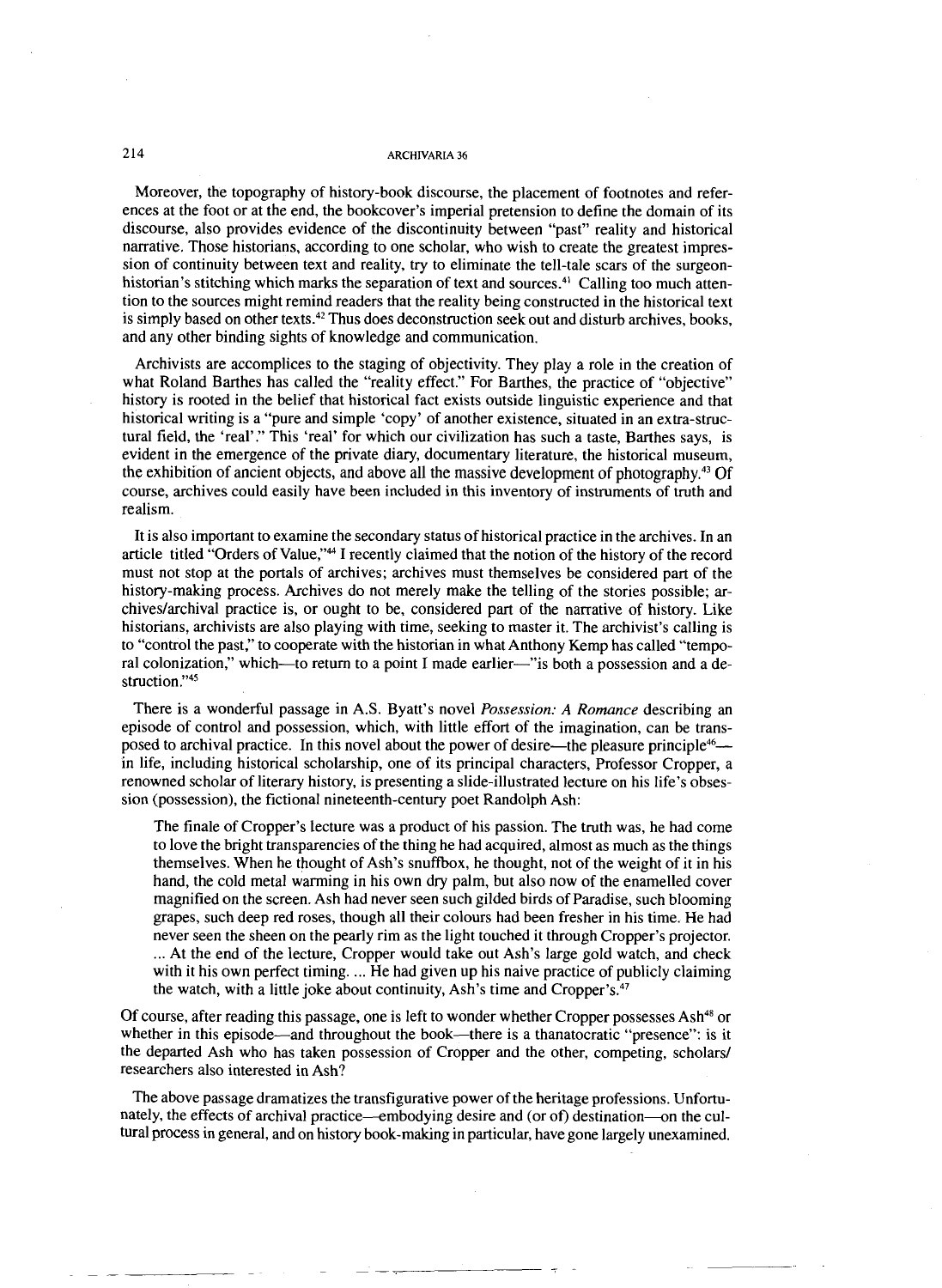Despite the arguably pivotal mediating effect of archives in the historiographical process (and of history in the practice of archives), there has been a curious failure on the part of most historians—and cultural historians are particularly conspicuous here—to include archives within their purview. $49$  Especially in light of the considerable accommodation that some novelists and literary scholars have extended to the political and cultural function of "documents" and "archives" in the socio-historical settings that they have constructed, can this omission be mere coincidence? Or, as I have already intimated, is this exclusion a peculiar form of disciplinary repression or blindness? Thus, the consignment of discussion of sources in historical discourse to "introductions," "prefaces," and postscripts, and the institutional convention that dispatches references to the foot of the page or the back of the text, are reproduced on a larger scale in the pretermission of archives from cultural and other histories." Perhaps this omission constitutes a blindness of insight. Without this blindness, this blinding light of knowledge, this "orientation," without, that is, the distancing, the spacing, between archives and history, without the construction of mutually-exclusionary limits—the places of rupture—empowering each of these two discourses, the differentiation between the archival object (the record or document, the artefact) and the historical object (the book, the article, knowledge) begins to break down; archives and history begin to transgress each other, pollute each other. Indeed, in a recent book review in Archivaria, Canadian historian Susan Mann wondered whether the National Archives and the National Library ought not to be moved closer together, noting that the traditional distinctions between fact and fiction, literature and history-she might have added between archives and history and myth and reality-had become "decidedly blurred."<sup>51</sup>

For the last few pages, I have been peering through, or rather peering at, the porousness of the boundary between archives and history. I have been playing fast and loose with discursive identities or limits, which Foucault might have agreed to include among his "unities of discourse." $52$  I have been dwelling on the edges of historical texts, in the region of the archival presencelabsence. As deconstructionists might say, in asking the questions that have been asked we approach the limit of the limit: each of the traditional categorical distinctions-history and archives, books and records, literature and history, and myth and reality-places strain on the other. Working at the margins of archives is history, while at the margins of history, is archives. Archives and history, each occupying an "excentric" position within the putative domain of the other's practice, serve to cancel out the purity of each other's intentions, each other's object(ivity), each other's contract, each other's words.<sup>53</sup>

We have been trying, then, to work through a question posed by Derrida toward the end of *The* Postcard:

What happens when acts or performances (discourse or writing, analysis or description, etc.,) make up part of the objects they designate? When they could give themselves as an example of that very thing about which they speak or write?<sup>54</sup>

The archival record, in other words, does indeed capture the "very act and deed": that act and deed, however, is nothing more and nothing less than the act and deed of writing, that is preserving, the play of or about language. $55$ 

Asking what is the practical point of Derrida's "work" and Kaplan's essay—and our reading of them-for what we call the archival community, is making a demand that a destination be prescribed-preserved-for archives. Rather than addressing the classical archival problem of preserving communication in its "out-thereness," some of these essays beckon us to raise up the archive itself as a (an artefact of) communication, as a text for the reading, a contract to be deconstructed. This suggestion, moreover, opens up a series of fundamental aporetic terms that relentlessly press upon the limits that would claim to determine what lies inside and what lies outside the term, the concept, "archives": What is worthwhile to preserve in/about archives? What differentiates working in/for archives: archives as discipline/profession, as medium/message, as knowledge/ignorance, as preservation/creation, as discourse/silence, as space/time, as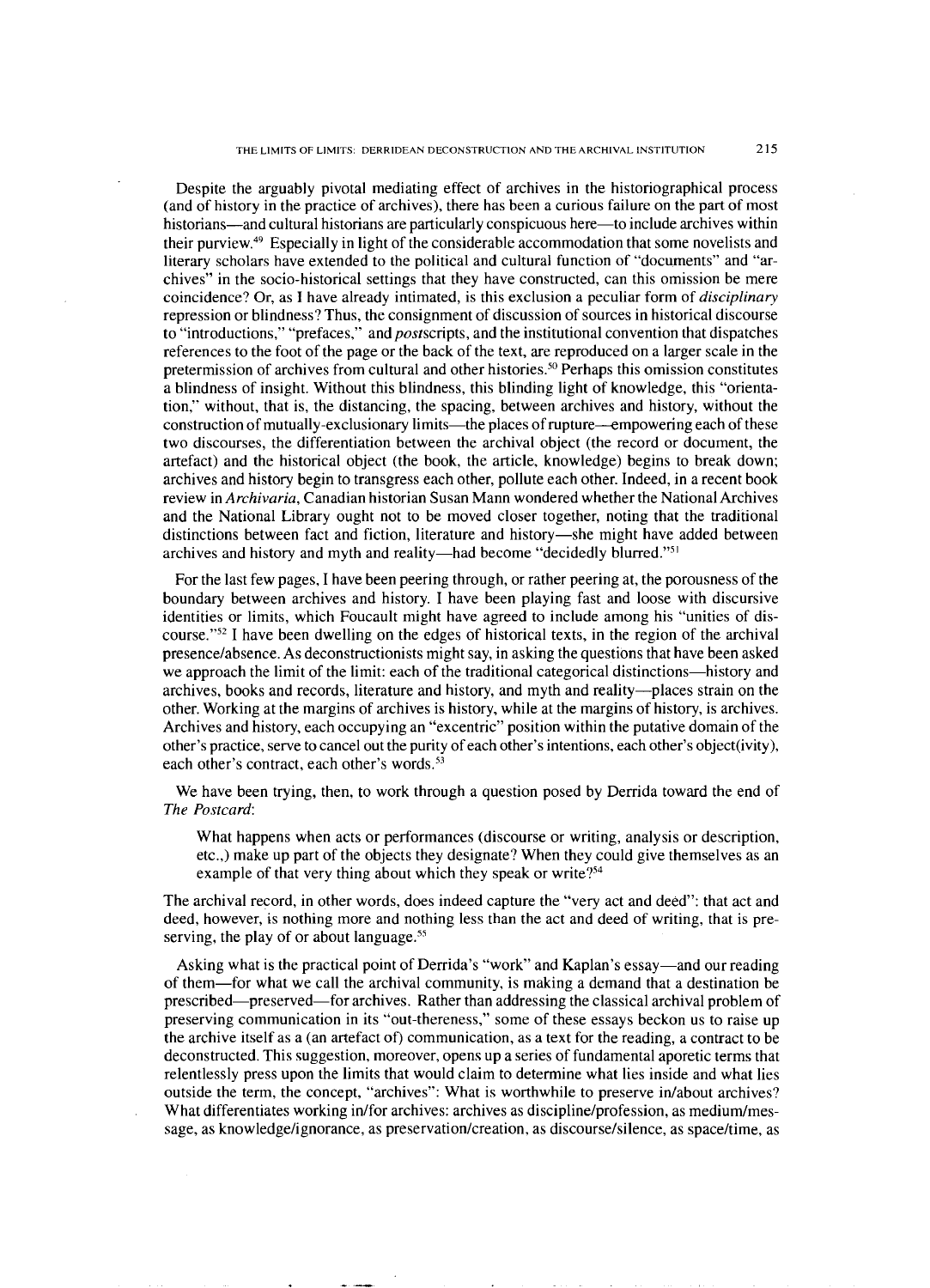communication/history—and finally, archives as origin/repetition. In other words, do institutions create archives, or do archives create institutions? Indeed, does archiving records merely serve, in each instance, to preserve the identity of archives? Or do archival identitiesflimits change as new forms and new content arrive? Do archives preserve texts, or do texts preserve archives? Demda might comment, of course, that first we must ask, and keep on asking, "what is 'as'?"-'as" being a term of metaphoricity, of displacement, of deferral.

Perhaps, however, it is archivists who will have the "final word," a final question, for Jacques Derrida: Does he wish to donate his papers to the archives? Derrida might answer that he is prepared to donate them, but that the name Derrida, the signature, will never arrive at a destination, that is, will never satisfy the archival mission to transmit and preserve signatures. In other words, in our chosen words, he might ask how many record groups or manuscript groups or fonds we were intending to create for "his" records, since there is no one present "Jacques Derrida" in any of these documents. Derrida continually derides the traditional metaphysics of identity, of presence, of name-calling. The works (the *oeuvre)* associated with the name supposedly engage in the working out of the law of the name. Yet the name-with each of its works ostensibly standing as an example, a repetition, of the name—belies the treacherousness of the ascription of identity in the law of the name, the law of language and writing, the law of history, as well as the law of the archive, of its "own" name, that is, its "own" signature. What is archiving but the effort of giving and receiving the archival slip?

I close with Derrida's rhetorical question: "Is life not on the line"?s6 Signed, on the (dotted) line,<sup>57</sup> Brien Brothman, National Archives of Canada.

## **Notes**

- Paper originally presented at the 56th Annual Meeting of the Society of American Archivists, Montreal, 17 September 1992.
- Emily Prager, *Eve's Tattoo* (New York, 1992), p. 10.
- George Allan, *The Importances of the Past. A Meditation on the Authority of Tradition* (Albany, 1986), p. 156. Personal yet scholarly, Allan offers an uncommonly eloquent, often moving, philosophical apology for the possibility and necessity of historical knowledge for human existence.
- $\mathbf{a}$ Barbara Johnson, *A World of Difference* (Baltimore, 1987). p. *3.*
- Jacques Denida, *Positions,* Alan Bass, trans. (Chicago, 1981), p. 59.
- E.S Burt and Janie Vanpte, eds., "Reading the Archive. On Texts and Institutions," *Yale French Studies*  no. 77 (New Haven, 1990).
- William McNeill, *Mythistory and Other Essays* (Chicago, 1986), p. 19. Paul Bové similarly writes that "'truths' are relative to the frames of reference which contain them." Paul Bovt, *Mastering Discourse. The Politics of Intellectual Culture* (Durham, 1992). p. 8. See also George Allan's struggle to reconcile myth and history in *The Importances of the Past,* p. 128f.

Of course, in recent years **a** growing number of historians have been attempting to re-establish and redefine some epistemological terrain solid enough to reinstate and sustain the value of historical practice. A cursory examination of articles appearing in the *American Historical Review* over the last five years makes the point. See also Bryan Palmer, *Descent Into Discourse. The Reification of Language and the Writing of Social History* (Philadelphia, 1990); Roger Chartier, *Cultural History. Between Practices and Representations* (New York, 1988). especially chapter 2, "On the Relation of Philosophy and History,"; Peter Novick, *That Noble Dream: The "Objectivity Question" and the American Historical Profession* (New York, 1988).

- $\overline{7}$ Another concept that attempts to mediate between myth and reality or myth and history, fact and fiction, is "mystory." Mystory aims to propose a new relationship between myth and history, popular thought and scientific analysis, orality and literacy, texts and videography. See Gregory Ulmer, *Teletheory. Grammatology in the Age of Video* (New York, 1989). passim.
- The phrase "fictional truth" is taken from Michael Riffaterre's recent work, *Fictional Truth.*
- C.D. Darlington, cited by John Dewey, *Reconstruction in Philosophy* (Boston, 1948). p. xvii.

## 216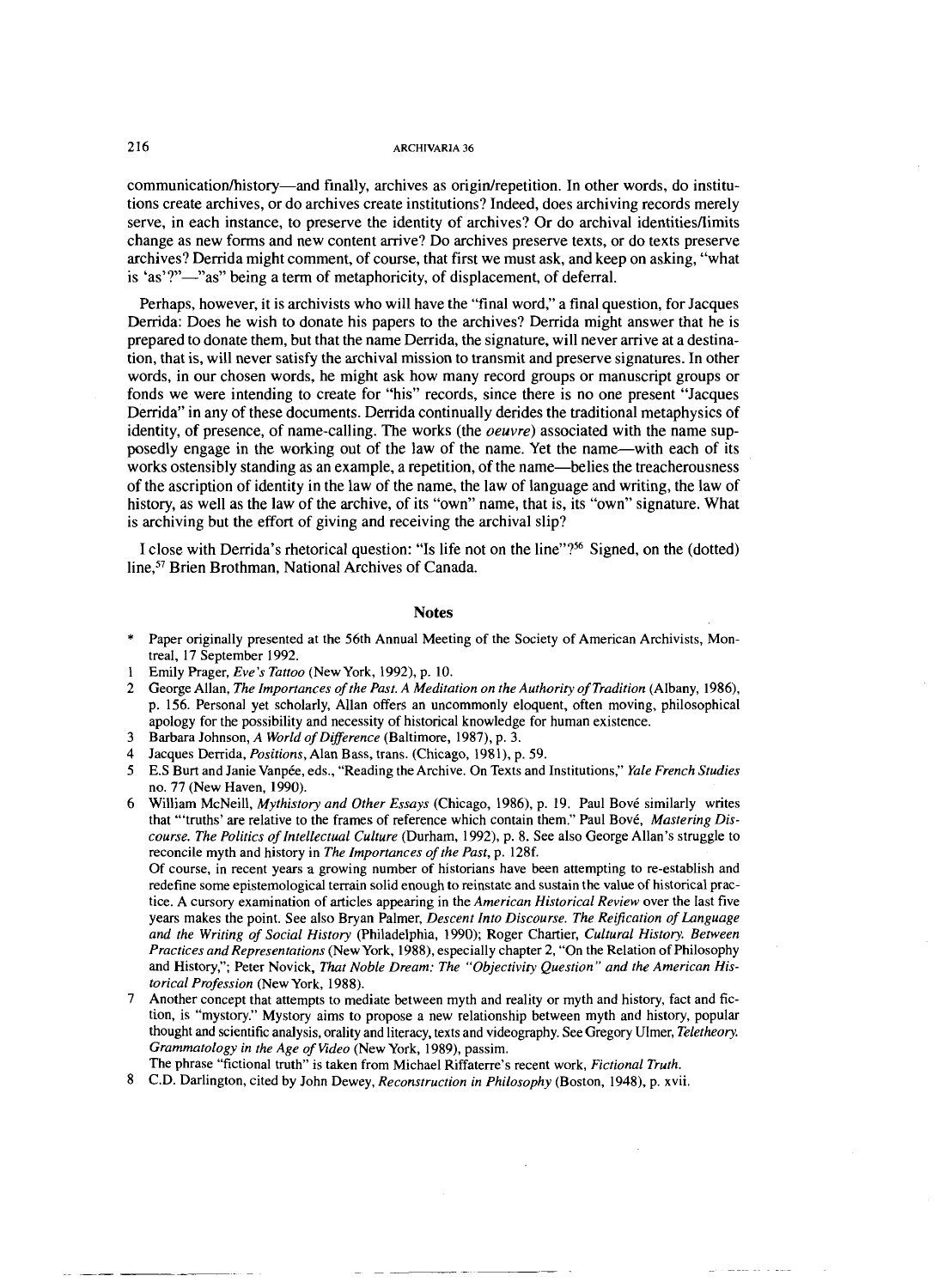Jacques Derrida, "Force and Signification," *Writing and Difference,* Alan Bass, trans. (Chicago, 1967). p. 6.

Reading Jacques Derrida's writing requires one to surrender oneself to complete relaxation. (Drawing on Nietzsche, Derrida sometimes refers to play, dance, and laughter.) This, however, requires an enormous effort. As Derrida himself has surmised about his readers, as they go about trying to decipher his writing, they are undoubtedly responding to an impossible demand that Western (i.e., literate) culture has made upon language: that it do the work of explaining and differentiating things clearly and completely, that a single structure of meaning—an identity—arise from texts in order to dominate the reader and exclude any other possibilities. Hence, the aim of interpretation can be said to amount to extinguishing the very possibility of interpretation; that is, interpretations implicitly work to dissipate the concept of interpretation, and, therefore, subjects who interpret. Interpretations, in other words, work to establish objects, to invoke an independent external reality.

- 10 Here I am, of course, drawing on the recent work of Simon Schama, *Dead Certainties. Unwarranted Speculations.* The text of this book is undeterred and underdetermined by the traditional genre distinctions between literature and history, truth and fiction, and reflects the ambiguity of his title. We are uncertain whether the title refers to the conventional meaning of incontrovertible fact, or whether the title intends the opposite-that certainty about the past is impossible, that certainty about the past is always dead.
- 11 Italo Calvino, Mr. Palomar (New York, 1985), p. 1.
- All of the these terms are interrelated, some taken directly from the vocabulary of deconstruction, others closely related to its project. Nietzsche, for example, writes of the necessity, of the inevitability of forgetfulness for memory or remembering-preservation: "To close the doors and windows of consciousness for a time; to remain undisturbed by the noise and struggle of our underworld of utility organs working with and against each other; a little quietness, a little *tabula rasa* of the consciousness, to make room for new things, above all for the nobler functions and functionaries, for regulation, foresight, premeditation... --- that is the purpose of active forgetfulness, which is like a doorkeeper, a preserver of psychic order, repose and etiquette: so that it will be immediately obvious that there will be no happiness, no cheerfulness, no hope, no pride, *no present,* without forgetfulness." Frederich Nietzsche, *On the Genealogy of Morals,* Walter Kaufmann, trans. (New York, 1969), pp. 57-58.
- This idea harkens back to Plato's *Phaedrus.* The Egyptians mistrusted writing as a material alienation, an inadequate, illusory compensation for the limits of reminiscence. In effect, material conservation's very power renders it a powerless, alienating tool for the preservation of the original source of action.
- 14 Derridean deconstruction has been described as "a textual practice more than a theory." Irene E. Harvey, *Derrida and the Economy of Différance* (Bloomington, 1986), p. 29. Historian Dominick La Capra has likened deconstruction to a "reading technology." Dominick La Capra, "Intellectual History and Critical Theory," in *Soundings in Critical Theory* (Ithaca, 1989). p. 180.
- 15 Derrida, "Sendoffs," p. 18.
- Ibid., p. 14.
- Ibid., p. 25.
	- Elsewhere, Derrida also speaks of "ends": "... an end cannot be stated, eschatology is not possible, except through violence. This infinite passage through violence is what is called history." Derrida, *Writing and Difference*, p. 130. For a reading of the meaning of "end" that differs from Derrida's while conceding the impossibility of differing with him, see Frank Kermode, "Endings, Continued," in Sanford Budick and Wolfgang Iser, eds., *Languages of the Unsayable. The Play of Negativity in Literature and Literary Theory* (New York,1989), p. 92.
- 18 "Sendoffs" is actually a translated reprint of Derrida's contribution to a "Rapport présenté à M. Jean-Pierre Chevènement, Ministre d'État, Ministre de la Recherche et de l'Industrie," dated 30 September 1982. This report was published in *Col12ge International de Philosophie: Science, Interscience, Arts.*  Derrida is one of the founding members of the Collège international de philosophie.
- Harvey, *Derrida and the Economy of Diffe'rance,* p. 213.
- 20 Translated as *The Postcard. From Pluto to Freud and Beyond* (Chicago, 1978). In writing about *"envoi"*  and "destination," Derrida is undoubtedly drawing directly on Martin Heidegger, for whom "destining" and "sending" are important concepts: *The Question Concerning Technology,* William Lovitt, trans. (New York, 1977), p. 24.

Interestingly, Alan Bass, who translated *The Postcard,* misses one of the crucial turns of the term *envoi.*  It contains the possibility of "en voi," en route, or on the way, a notion Heiddeger stresses in his philosophy. Here, Derrida urges his readers to refrain from searching for start-points and end-points in his writing-meaning, and to experience the language as it goes on its way.

21 Derrida, *The Postcard,* pp. 7-8.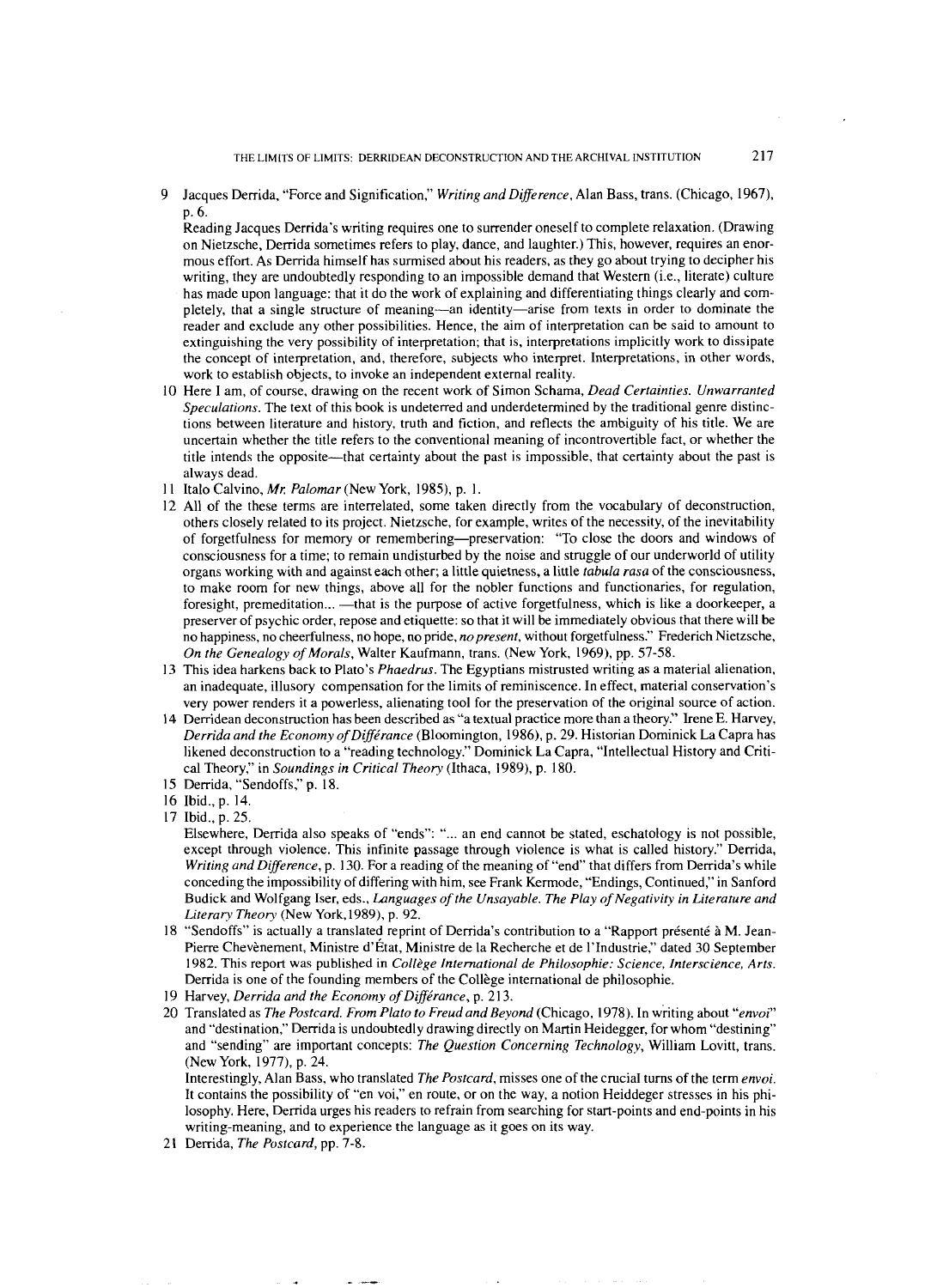- 22 See Gregory Ulmer, "The Post-Age,'' *Diacritics* (Fall 1991). pp. 39-57.
- 23 Derrida, *The Postcard,* p. 27.
- 24 Ibid., p. 66. See also Denida, *Dissemination,* Barbara Johnson, trans. (Chicago, 1981), p. 215. On this same question of the ontology of writing and history, see Pat Bigelow, *Kierkegaard and the Problem of Writing* (Tallahassee, 1987), p. 87.
- 25 See, for example, his "Freud and the Scene of Writing," in *Writing and Difference,* passim.
- 26 Derrida, *The Postcard,* p. *1 17.*
- 27 Ibid., p. 124.
- 28 Micbel Foucault's inquiry has delved extensively into the conditions that characterize the "Will to Truth," the emergence and shaping of bodies of knowledge. See in particular his essay, "Discourse and Knowledge," which appears as an appendix to *The Archaeology of Knowledge* (New York, 1972). For a summary of the self-reflective aspect of Derrida's deconstruction project, see Rodolphe Gasché, *The Tain of the Mirror: Derrida and the Philosophy of Reflection* (Cambridge, Mass., 1986). pp. 164- 75.
- 29 Denida refers to "all the addressees who are found on the Western way, the relays, the porters, the readers, the copyists, the archivists, the guardians, the professors, the writers, the facteurs right?" *The Postcard,* p. 28.
- 30 Derrida, "Sendoffs," p. 17.

An interesting hermeneutic counterpoint to Derrida's rendering of the "contract" is Hans-Georg Gadamer, "Text and Interpretation," in Diane P. Michelfelder and Richard E. Palmer, eds., *Dialogue and Deconstruction. The Gadamer-Derrida Encounter* (Albany, 1989), p. 35.

Derrida is very conscious of the vulnerability of deconstruction to its own ruses and strategy. He never tries to deny that this is the case. To posit the possibility that deconstruction can escape its own workings would be to claim that it is possible for writing to escape metaphysics. Deconstruction constantly attempts to undermine metaphysics, but Demda affirms the impossibility of ever doing so. Deconstruction is a never-ended project.

- 31 Derrida, "Sendoffs," p. 32.
- 32 Ibid., p. 29.
- 33 John D. Caputo, "Gadamer's Closet Essentialism: A Denidean Critique," in Michelfelder and Palmer, eds., *Dialogue and Deconstruction. The Gadamer-Derrida Encounter* (Albany, 1989). p. 262. Derrida has recently explored in some detail the notion of the gift and the act of giving in language. See *Donner le Temps. La Fausse Monnaie, I (Paris, 1991). Again, Derrida plays with the French sign présent,* which like the English "present" has a double meaning, referring both to the notions of giving and of time. Derrida shows how these two apparently unrelated senses are actually intricately intertwined.
- 34 Brien Brothman, review *ofArchives du Nord* and *Souvenirs Pieux,* by MargeuriteYourcenar, in *Archivaria*  20 (Summer 1985), pp. 195-96.
- 35 Harvey, *Derrida and the Economy ofDiffirance,* p. 33. Both Barthes and Derrida attempt to disrupt the hierarchical and controlling efforts implicit in the design and spatial design, font choices, and intellectual structures of traditional scholarly texts: Roland Barthes, *SLZ* (Paris, 1970); and Jacques Derrida, *Glas* (Paris, 1974).
- 36 Derrida cited in Drucilla Cornell, *The Philosophy of the Limit* (New York, 1992). p. 81.
- 37 Derrida, *Dissemination,* p. 205.
- 38 Ibid., p. 223. On the problem of writing erasing itself, see Johnson, "Erasing Panama: Mallarmé and the Text of History," *A World of Difference,* pp. 66 and passim.
- 39 Cornell, *The Philosophy of the Limit,* p. 74. See Jacques Denida, *Positions* (Paris, 1972). pp. 1 1-12.
- 40 Harvey, *Derrida and the Economy of Diffirance,* p. 222. Derrida challenges the integrity of books in *Positions,* p. 1 If.
- 41 Lionel Gossman, "History and Literature: Reproduction or Signification," in *Berween History and Literature* (Cambridge Mass., 1990). p. 250.
- 42 During the early modern period, when the difference between documentary fact and fictional truth, between analysis and narrative, was only beginning to be worked out, it was not unknown for historians to be criticized for calling attention to the sources from which they were citing. See George Huppert, *The Idea of Perfect History. Historical Erudition and Historical Philosophy in Renaissance France*  (Urbana, 1970). p. 33.
- 43 Roland Barthes, "The Discourse of History," in *The Rustle of Language,* Richard Howard, trans. (Berkeley, 1989). pp. 138-39. On the "reality effect," see also Demda, *Dissemination,* p. 206.
- 44 Brien Brothman, "Orders of Value: Probing the Theoretical Terms of Archival Practice," *Archivaria* 32 (Summer 1991), p. 91.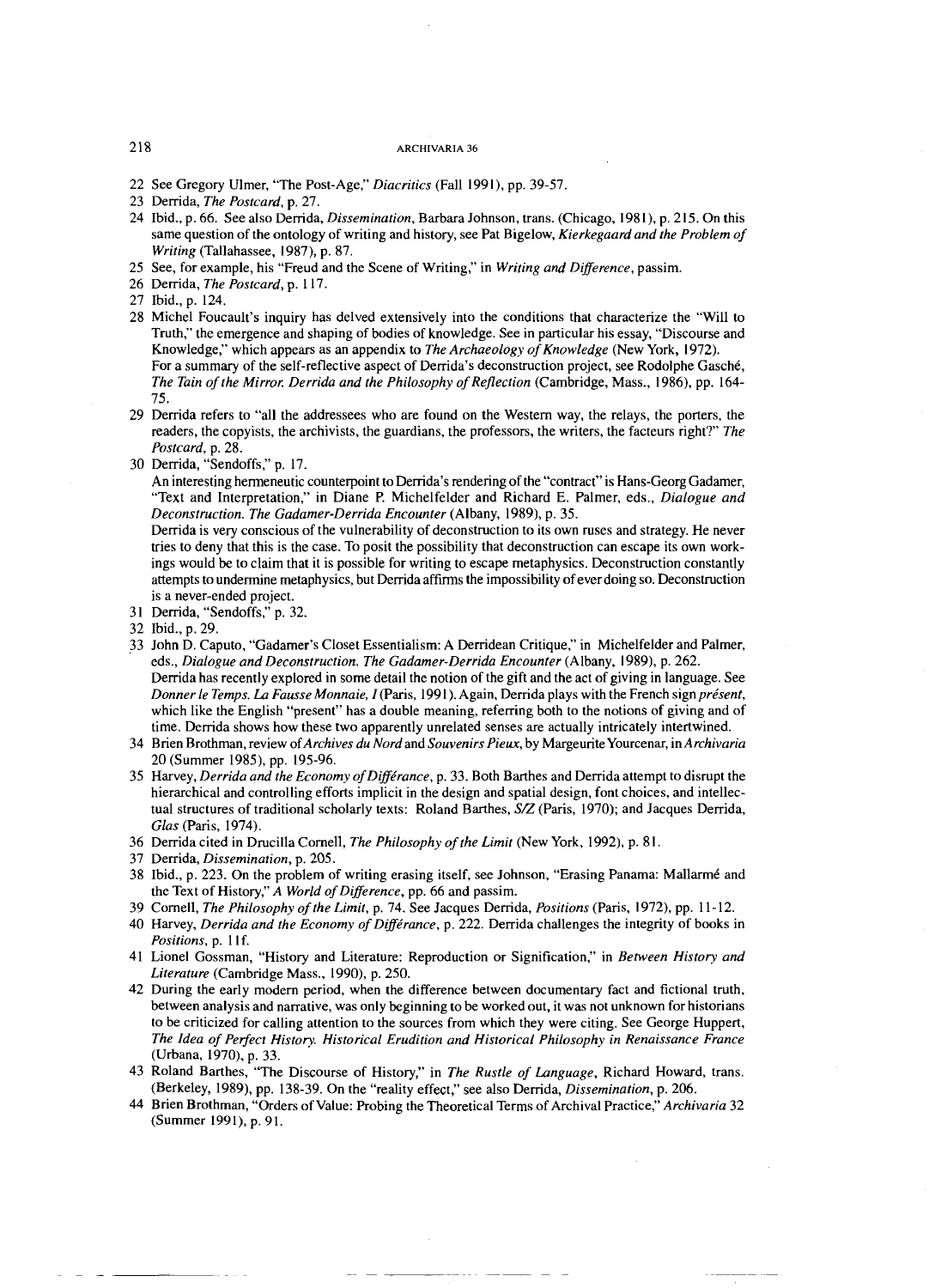THE LIMITS OF LIMITS. DERRIDEAN DECONSTRUCTION AND THE ARCHIVAL INSTITUTION 219

- 45 Anthony Kemp, *The Estrangement of the Past. A Study of the Origins of Modem Historical Consciousness* (Oxford, 1991). p. 158. Of course, the language of archival science/practice is replete with language of conquest, control and possession: words such as "control," "custody," and "strategy." In reference to the relationship between archivists and the past, Barbara Craig has distinguished between two opposing "ethical" attitudes: "control" and "respect": "The Acts of the Appraisers: The Context, the Plan and the Record," *Archivaria* 34 (Summer 1992), p. 177. One of the major points of Kemp's book, however, is that the ethos of "control," "possession," and other forms of "destruction" are traceable to the dawn of the early modern period of history and intrinsic to the modem stance towards the past. Paul Ricoeur, however, offers a more benign view of our relationship of "appropriation" with the past. He develops two key hermeneutic concepts, distantiation and appropriation, which shape this relationship: "What is a Text? Explanation and Understanding," in *From Text to Action. Essays in Hermeneutics. II* (Evanston, 1991), pp. 105-24.
- 46 The category of desire in post-structuralist theories of communication and writing is an important one. Throughout *The Postcard,* for example, Derrida constantly refers to the "P.P.," which stands at once for the "Postal Principle" as well as the "Pleasure Principle" and the "Platonic Principle." The archival or postal or "destinal" system is a desiring system.

In *Du cBtt de chez Swann,* for example, Marcel Proust concatenates the sexual and intellectual modes of desire:

... la passion de la vérité, mais d'une vérité, elle aussi, interposée entre lui et sa maîtresse, ne recevant sa lumière que d'elle, vérité tout individuelle qui avait pour son objet unique, d'un prix infini et presque d'une beauté, les actions d'Odette, ses relations, ses projets, son passé ... cette curiosité qu'il sentait s'tveiller en lui **i** I'Cgard des moindres occupations d'une femme, c'etait celle qu'il avait eue autrefois pour I'histoire. Et tout ce dont il aurait eu honte jusqu'ici, espionner devant une fenêtre, qui sait? demain *[sic]* peut-être, faire parler habilement les indifférents, soudoyer les domestiques, écouter aux portes, ne lui semblait plus, aussi bien que le déchiffrement des textes, la comparaison des témoignages et l'interprétation des monuments, que des méthodes d'investigation scientifiques d'une véritable valeur intellectuelle et appropriées à la recherche de la vérité.

Marcel Proust, cited in Malcolm Bowie, *Freud, Proust and Lacan. Theory as Fiction* (Cambridge, 1987), p. 49. See also, p. 169f.

*Secret Nation,* a film made by the Newfoundland film company, Black Spot Inc., in 1991 and directed by Michael Jones, explores the themes that are also prominent in Byatt's novel. Though most explicitly concerned with the politics of Newfoundland's entry into Confederation, this film interweaves with this theme of power the role of (sexual) desire in the control of the past as professor, graduate student, and archivist become entangled in a series of seductions revolving around access to research notes (archives) and archival records. It is the archives, the site of communion with temporal otherness, which is the ultimate seducer. (My thanks go to Paulette Dozois, National Archives of Canada, and Bert Riggs, Centre for Newfoundland Studies, for sharing their knowledge of this film with me.)

- 47 A.S. Byatt, *Possession: A Romance* (London, 1990), p. 382.
- 48 Of course the name "Ash" symbolizes human finiteness or mortality.
- 49 The historical interest of archivists in the practice of archives has been limited to producing histories that serve as instruments for improving or sanctifying practice through the "invention of tradition." There is virtually no scholarly literature extant that conducts any critical socio-historical analysis of the evolution of archives. None of the writing that I have seen on the history of archives includes or places archives within the larger framework of historical discourse. Discourse on the history of archives, in other words, has signally failed to transcend its own analytical categories, its own terms of practice. Archival histories, to the extent that they exist, largely remain internal histories, or scientific discourses, conducted without the tools of socio-historical analysis.
- 50 At the same time, the bibliographies that follow works of scholarship always give pride of place to the "archival sources," which by convention precede the "secondary literature."
- 5 1 Susan Mann. review of *Possession: A Romance,* by A.S. Byatt," in *Archivaria* 33 (Winter 1991-92), p. 218. The history of the emergence of the distinction between historical and literary, or factual and fictional approaches to the past began around the sixteenth century:'Joseph M. Levine, *Humanism and History. Origins of Modern English Historiography* (Ithaca, 1987); D.R. Woolf, *The Idea of History in Early Stuart England. Erudition, Ideology, and 'The Light of Truth'from the Accession of James I to the Civil War* (Toronto, 1990).

Roberto Gonzalez Echeverria, on the other hand, observes that "the most persistent characteristics of books that have been called novels in the modem era is that they always pretend not to be literature. The desire not to be literary ... is the most tenacious element in the novel." The novel draws on the power of origins and reality available in the archives: *Myth and Archive. A Theory of Latin American Narrative*